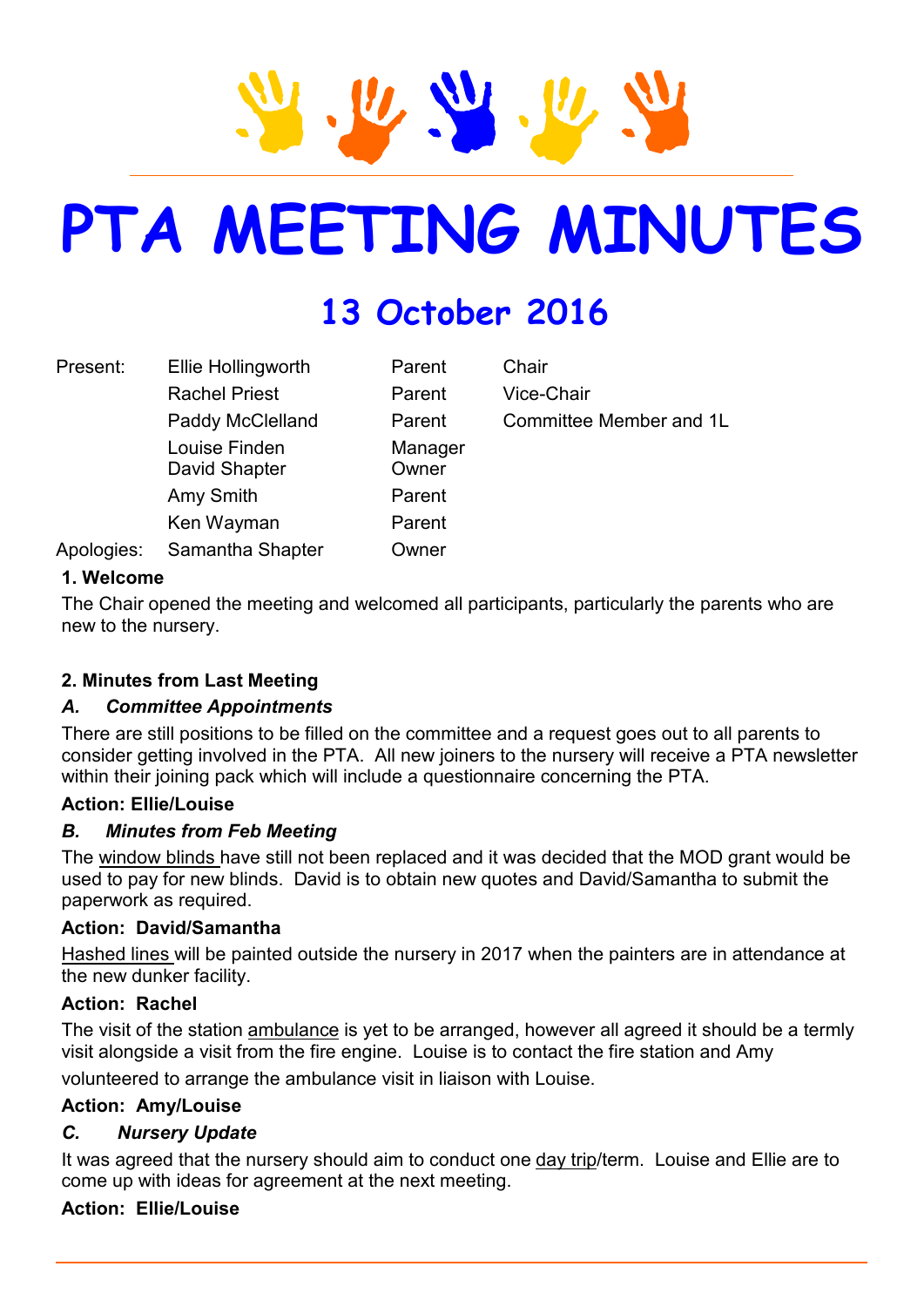There is better liaison now between the base and the nursery concerning base events that the children may like to attend. The children will not attend the base carol service but will attend the station families day in the Spring. Rachel will confirm whether a Squadron is conducting a

Christmas Flypast this year.

# **Action: Rachel**

A base-wide survey is being conducted into the suitability of childcare provision for Yeovilton personnel. The survey closes at the end of October and results will be discussed at the next meeting.

# **Action: Ellie**

# *D. AOB*

It was agreed that an addition of a front fence and gate should be included in any future scheme for the garden.

# **Action: Louise**

The bills have been amended to be more customer friendly, although Louise advised that they would have to change again soon.

# **Action: Louise**

The nursery leaflets still need to be updated.

# **Action: Rachel/David**

The PTA section of the website has been updated.

# **3. Treasury Update and Future Spending**

# *A. PTA Funds*

The current PTA funds are £2349.82.

It was decided that the PTA (possibly jointly with the MOD Welfare Grant—to be decided out of meeting) would fund a course of 6 x half-day sessions of 'Forest School' which will be for all Children and will cost £450. Ellie has the details and will liaise with David/Samantha/Louise over funding and dates.

# **Action: Ellie/David/Samantha/Louise**

# *B. MOD Welfare Grant*

No details were available on how much of the MOD Welfare Grant was remaining, however it was agreed that this would be provided for all future meetings and the one of the aims for the next meeting will be to determine spending of the MOD Welfare Grant for 2017/2018. Postmeeting there is c. £3000 remaining in the Welfare Grant for 2016/2017. David/Samantha are to provide the balance of the Welfare Grant for all future meetings. It was agreed that there should be an MOU between the PTA and Nursery covering how the PTA fund and MOD Welfare Grant will be administered. Ellie, Louise, David and Samantha will discuss the MOU before the next meeting.

# **Action: David/Samantha/Ellie/Louise**

# *C. Fundraising*

It was agreed that there should be a significant fundraising drive in order to increase funds for the proposed work to the garden and to demonstrate the PTA's commitment to the project when applying for funding.

A pre-loved sale of Baby/Children's items will be held in the New Year alongside a cake sale. Parents will be asked to donate items and donation boxes will also be set up around the station. Amy agreed to organise the event and will liaise with Ellie and Paddy IDC.

# **Action: Amy/Ellie**

Rachel volunteered to run a 'Goldenball' scheme whereby parents/base personnel pay £1/week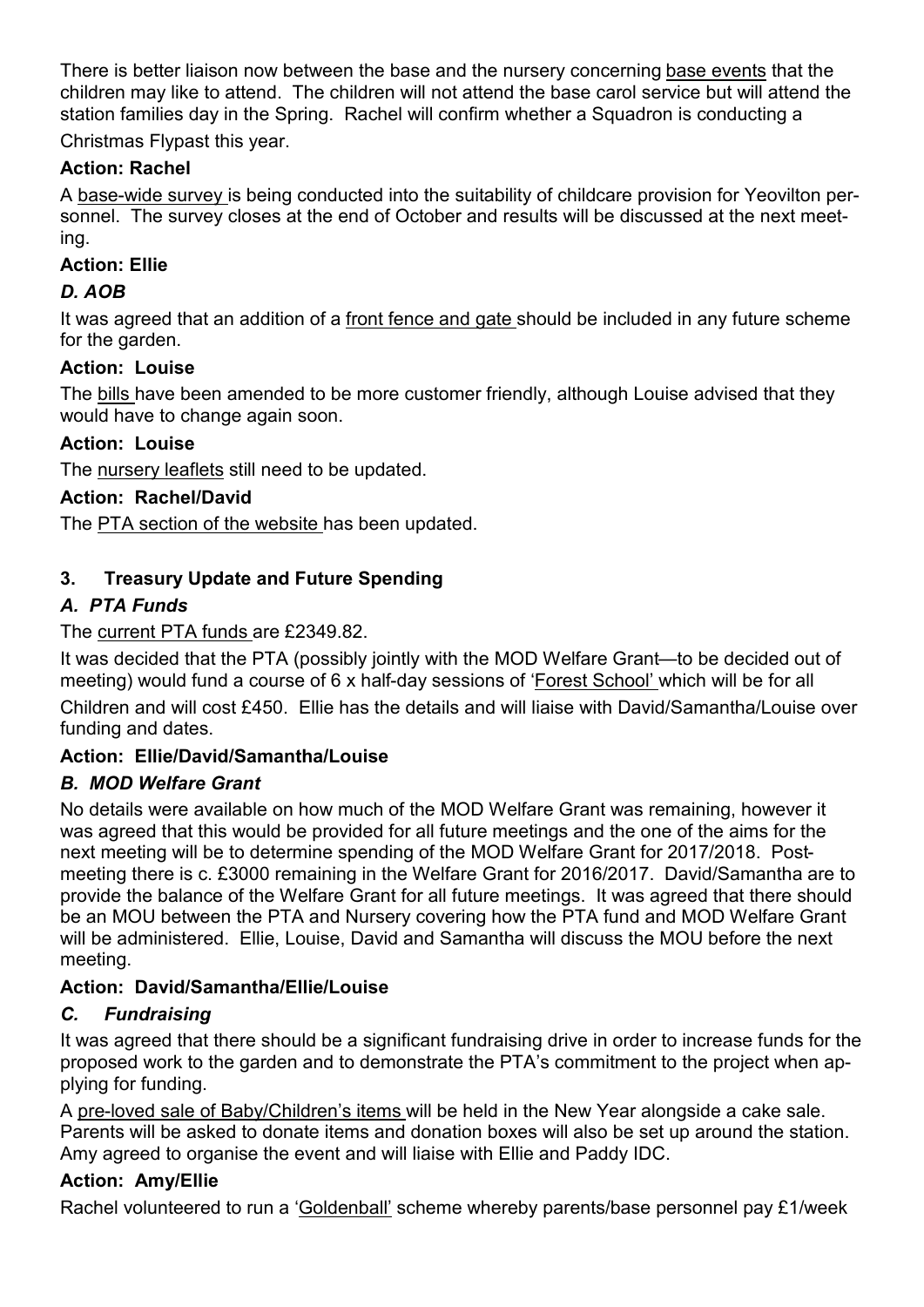The takings from that week, with the remainder of the money going to the PTA.

# **Action: Rachel**

Louise will organise for the children to create personalised tea-towels and Christmas cards, with a portion of the profits going to the PTA.

# **Action: Louise**

It was agreed that during the Summer term there should be a sponsored toddle/walk for the children, possibly around Lytes Cary. The best date for this would be the Summer Divisional Day (date TBC).

#### **Action: Ellie**

The prize for this year's Christmas raffle will be a luxury food hamper with items donated by local companies/parents. Ellie will ask parents to donate products and will send letters to local companies.

# **Action: Ellie**

It was agreed that Yeovilteenies would have a stall at Families Day/Air Day.

In 2017 there will be a bucket by the front door for parents to deposit foreign currency in to aid fundraising.

#### **Action: Ellie**

#### **4. Nursery Update**

Louise discussed the recent staff changes at the nursery.

#### **5. Garden Update**

Louise discussed the plans she had received for the Garden. She is awaiting another company to return their plans and estimates. There are savings that could be made on the estimate she had and she will sit down with the staff to analyse the bid. Ellie, Louise and Samantha will

continue to look at the bids and will aim to have a final costings by the next meeting.

#### **Action: Ellie, Louise, Samantha**

David mentioned that there was wasted space around the nursery that could be reassigned to the nursery and would therefore deliver both a bigger garden and space for possible future

expansion. David is to provide Paddy with a map showing the current boundaries of

Yeovilteenies and the proposed new boundaries.

# **Action: David**

# **6. Yeovilteenies AGM**

It was agreed there was no requirement for a separate AGM but that the next meeting should be timed so as to encourage all parents to attend for an AGM portion of the meeting.

#### **Action: Ellie**

In order to allow better interaction between the PTA and all parents it was suggested that a Parents of Yeovilteenies/PTA Facebook page be created where quick surveys and information could be shared. The current Yeovilteenies page cannot be used for this as there are strict limitations as to what can be shared on the page. Rachel offered to set up the new page.

#### **Action: Rachel**

# **7. Christmas at Yeovilteenies**

It was decided that the best date for the Christmas party was Thu 15 Dec. Louise and Ellie will